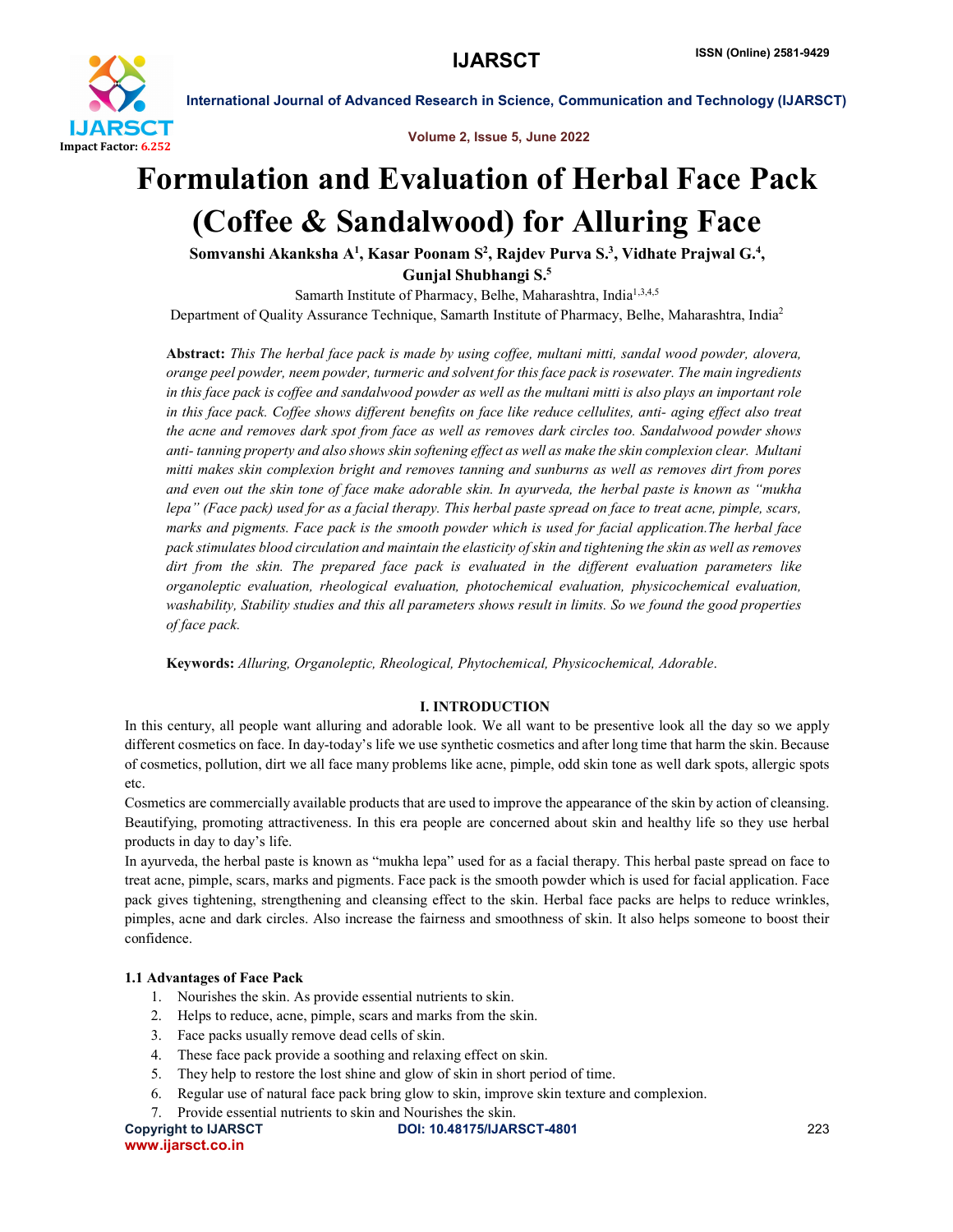

# Volume 2, Issue 5, June 2022

# II. MATERIAL AND METHOD

Table 1: Material Table

| Sr. no.          | $\overline{\text{Name}}$                                                | Figure                     | Medical Use                                                                                                                                                    |
|------------------|-------------------------------------------------------------------------|----------------------------|----------------------------------------------------------------------------------------------------------------------------------------------------------------|
| 1.               | fuller's earth<br>(multani mitti)<br>Calcium Bentonite<br>Euphorbiaceae |                            | Removes extra sebum and oil,<br>cleanses skin by removing dirt<br>and impurities. Evens out skin<br>tone and brightens complexion.                             |
|                  |                                                                         | Fig: 1 Multani mitti       |                                                                                                                                                                |
| 2.               | Coffee<br>Coffea Arabica<br>Rubiaceae                                   | Fig: 2 Coffee              | Cellulite<br>reduction.<br>Calming<br>effects.,<br>benefits.<br>Anti-aging<br>inflammation.,<br>Reduced<br>Acne<br>treatment, Dark circles, After-sun<br>care. |
| 3.               | Sandal wood powder<br>Santalum album L.<br>Santalaceae                  |                            | Anti-tanning property. Anti-aging<br>Property. Skin softening effect,<br>Pimple and Acne treatment, Clear<br>Complexion.                                       |
|                  |                                                                         | Fig.: 3 Sandal wood powder |                                                                                                                                                                |
| 4.               | Powder<br>Turmeric<br>Curcuma longa L.,<br>Zingeberaceae                |                            | Antibacterial.<br>antifungal,<br>also<br>adds glow to the skin                                                                                                 |
|                  |                                                                         | Fig: 4 Turmeric            |                                                                                                                                                                |
| $\overline{5}$ . | Neem<br>leaves<br>Azadirachta<br>indica<br>A.Juss.<br>Meliaceae         | Fig: 5 Neem powder         | Antibacterial, antifungal,<br>anti septic.                                                                                                                     |
| 6.               | Orange peel powder<br>Citrus reticulate<br>Rutaceae                     | Fig: 6 Orange peel powder  | Anti-Allergenic.<br>Anti-Inflammatory.<br>Cleansing your skin and fighting<br>acne.                                                                            |
| 7.               | Aloevera powder                                                         |                            | Anti-inflammatory,<br>Anti-                                                                                                                                    |
|                  | Aloe barbadensis<br>Asphodelaceae                                       | Fig: 7 Aloevera            | microbial property protects the<br>skin from the damaging effects of<br>radiation therapy, cooling effect<br>on rashes or sunburns.                            |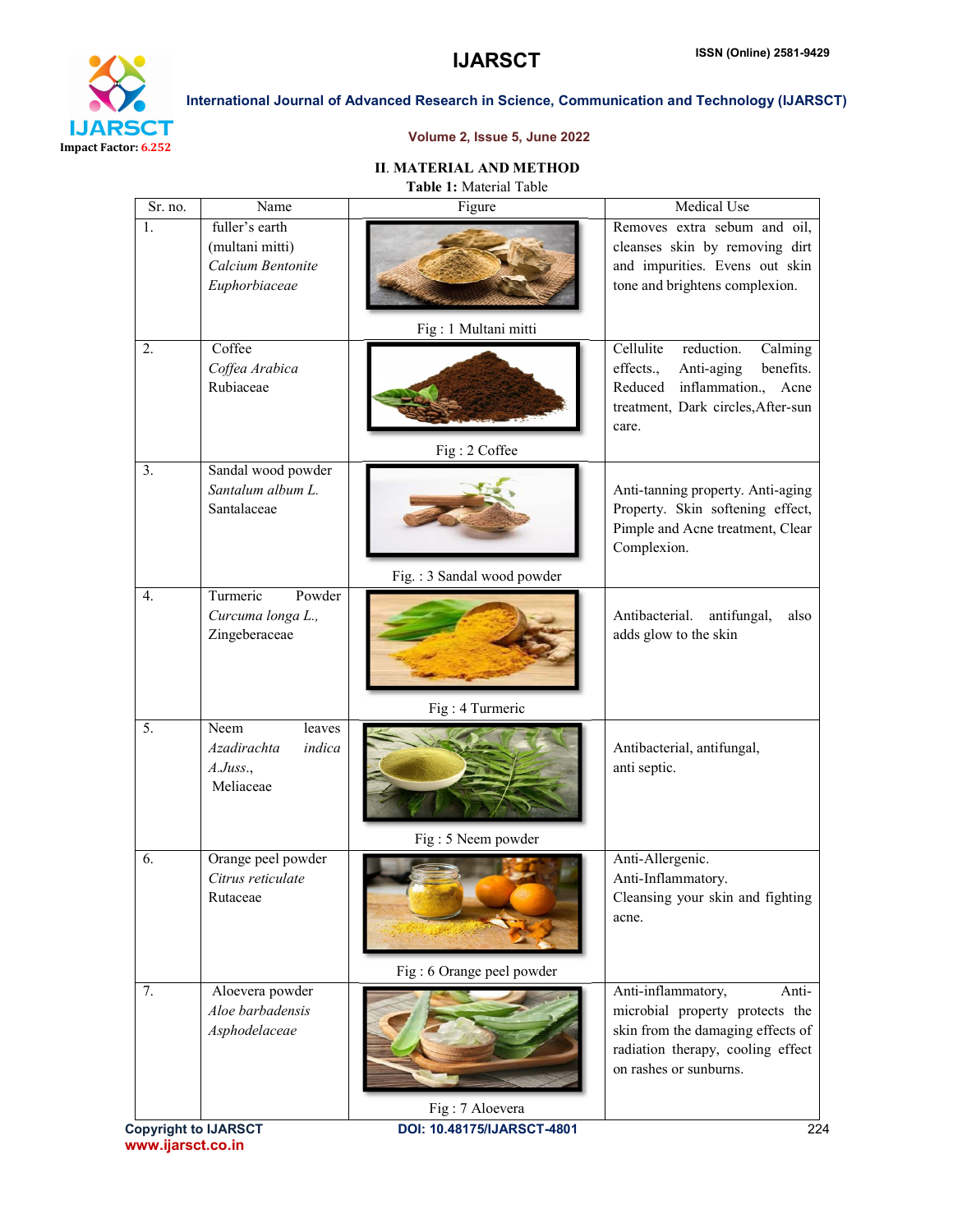

### Volume 2, Issue 5, June 2022

| 8. | Rose water<br>Rosa canina L<br>Rosaceae |                     | Anti bacterial.<br>It also have good amount of<br>antioxidants. Helpful to get a<br>radiant and glowing skin |
|----|-----------------------------------------|---------------------|--------------------------------------------------------------------------------------------------------------|
|    |                                         | Fig :- 8 Rose water |                                                                                                              |

# 2.1 Formulation of Herbal Face Pack

Table 2: Formulation Table

| Sr. No. | Name of Ingredients            | Scientific name             | Taken Quantity (For 50 gm) |
|---------|--------------------------------|-----------------------------|----------------------------|
|         | Multani mitti (Fuller's earth) | Calcium Bentonite           | 15                         |
| 2       | Coffee                         | Coffea Arabica              | 10                         |
|         | Sandal Wood                    | Santalum album L.           |                            |
|         | Turmeric                       | Curcuma longa L.,           |                            |
|         | Neem                           | Azadirachta indica A.Juss., | 3                          |
| 6       | Orange Peel                    | Citrus reticulate           |                            |
|         | Aloe Vera                      | Aloe barbadensis            |                            |
| 8       | Rose Water                     | Rosa canina L               | Q.S                        |

# 2.2 Method of Preparation

Firstly for formulation of herbal face pack collect all the ingredients. Check their compatibility with each other. Weigh all ingredients accurately then ground all ingredients into fine powder by using sieve #80. All ingredients were mixed in motar pestle. Prepared face pack was packed in tightly closed container and labeled it.



Fig 9: Prepared Face pack III. IV.EVALUATION PARAMETERS

# Different Method of Evaluation

- Morphological Evaluation: In that colour, odour, appearance, smoothness and texture are evaluated.
- Physicochemical Evaluation: In that pH, loss on drying and ash value are evaluated.

| Sr. no. | Test         | Test name      | Procedure                                                 | <b>Observations</b>             |
|---------|--------------|----------------|-----------------------------------------------------------|---------------------------------|
| Ι.      | Carbohydrate | Barfoed's test | Barfroed's regent +                                       | Brick-Red                       |
|         |              |                | 2-3 ml of extract                                         | precipitate.                    |
|         | Alkaloid     | Mayer's Test   | 2-3 ml of extract $+$ few drops of Mayer's<br>reagent.    | Formation<br>of<br>precipitate. |
| 3.      | Glycoside    | Legal's test   | 2-3 ml of extract + 1 ml pyridine + 1 ml<br>nitroprusside | Red color develops.             |

Table 3: Phytochemical evaluation tests.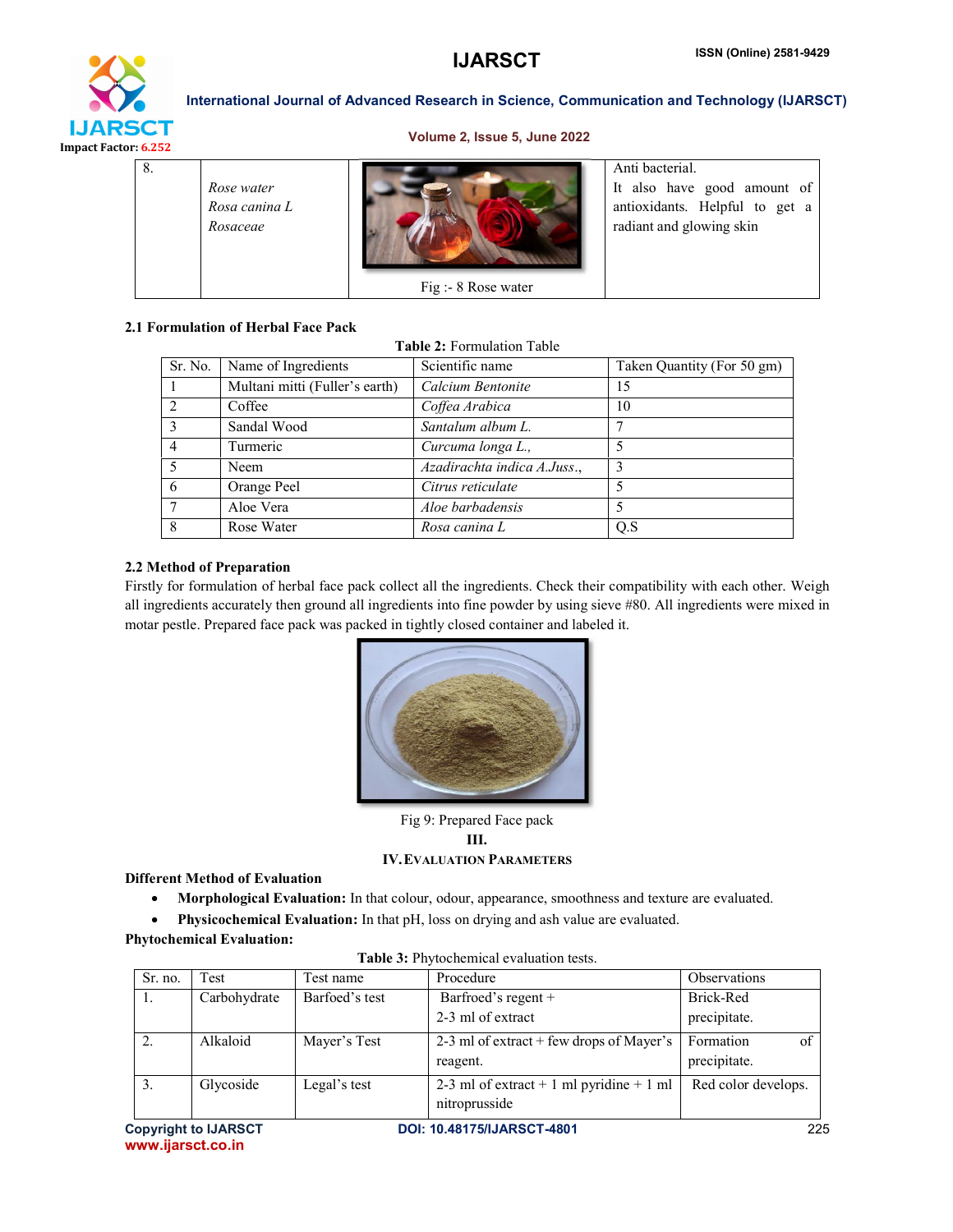

#### Volume 2, Issue 5, June 2022

| Fannins      | $5\%$ FeCl <sub>3</sub> solution | 2-4 ml of extract $+ 5\%$ FeCl solution                                            | Blue color develops. |
|--------------|----------------------------------|------------------------------------------------------------------------------------|----------------------|
| Volatile oil | Sudan III                        | 2-4 ml of extract + alcoholic solution of $\vert$ Red color develops.<br>Sudan III |                      |

Rheological Evaluation: In that flow property of face pack is checked by different methods like angle of repose, tapped density, bulk density, haursner's ratio and carr's index.

Washability: The formulation was applied on the skin and then ease and extent of washing with water were checked manually by using 1 litre of water is used to remove all content of the formulation were applied on the surface.

Stability Studies: The packed glass vials of formulation stored at different temperature conditions like, room temperature and 40<sup>o</sup>C and were evaluated for physical parameters like colour, odour, pH, consistency and feel.

Microbial Assay: The antibacterial activities of different formulations were determined by modified agar well diffusion method. In this method, nutrient agar plates were seeded with 0.2 ml of 24 h broth culture of *Escherichia coli* and *Pseudomonas aeruginosa* acausative organism for acne vulgaris. The agar plates were allowed to solidify. A sterile 8 mm borer was used to cut wells of equidistance in each of the plates. 0.5 ml of formulations, herbal extracts were introduced into the wells at randomly. The plates were incubated at 37 °C for 24 hours. The antibacterial activities were evaluated by measuring the zones of inhibition (in mm)

#### V. RESULTS AND DISCUSSION

#### 5.1 Organoleptic Evaluation Results

|  | Table 4: Organoleptic evaluation test results |
|--|-----------------------------------------------|
|--|-----------------------------------------------|

| Sr. No.                 | Parameter  | <b>Observation</b>  |
|-------------------------|------------|---------------------|
|                         | Color      | Yellowish           |
|                         | Odor       | Pleasant            |
| $\mathbf{\overline{2}}$ | Appearance | Free flowing powder |
|                         | Texture    | Fine                |
|                         | Smoothness | Smooth              |

#### 5.2 Rheological Evaluation Results

#### 5.3 Physicochemical Evaluation Results

Table 6: Physicochemical evaluation test results

| Sr. No. | Parameter | <b>Observations</b> |
|---------|-----------|---------------------|
|         | L.O.D     | $3.35\%$            |
|         | pH        | 6.93                |
|         | Ash Value | 2.45%               |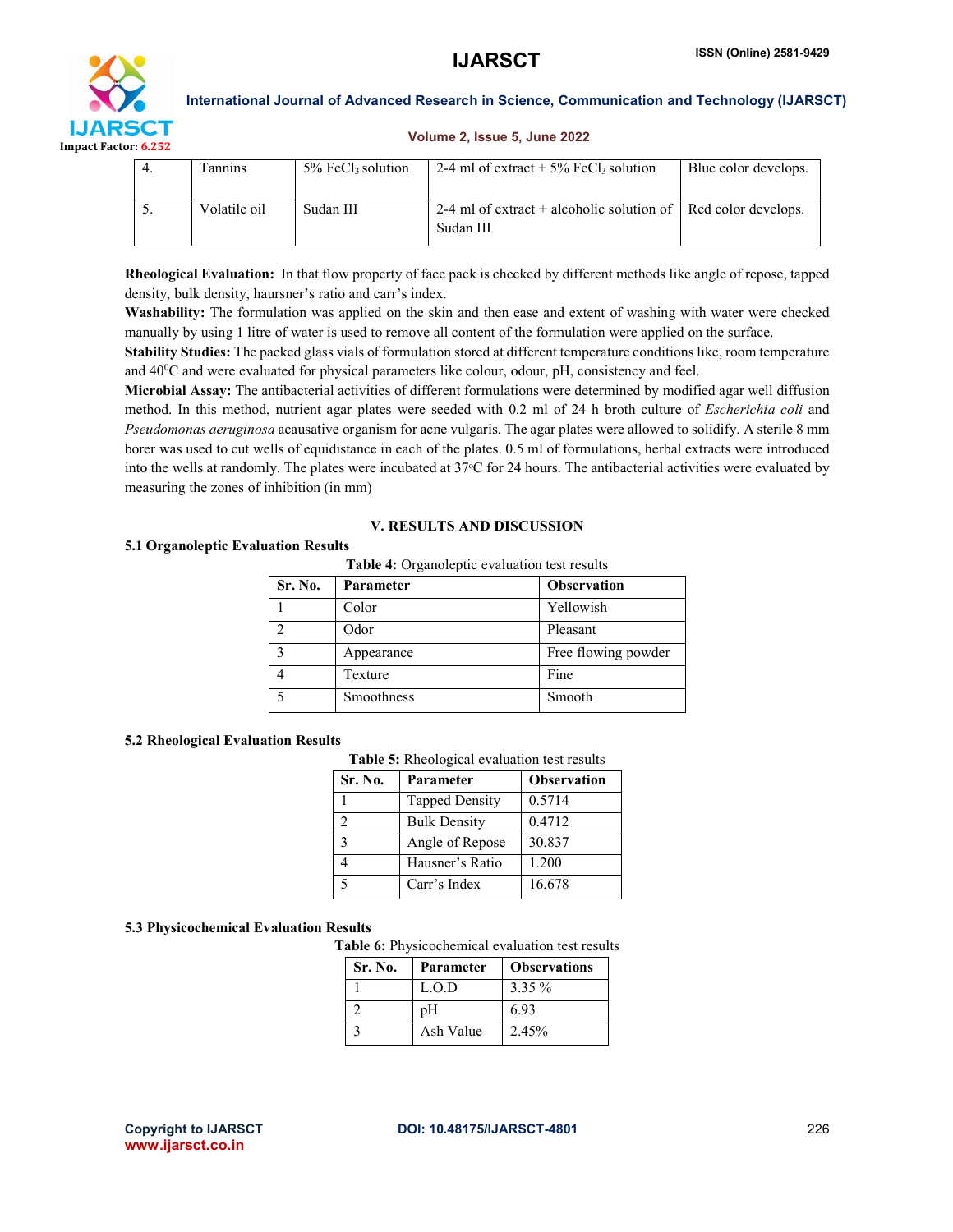

# Volume 2, Issue 5, June 2022

#### 5.4 Phytochemical Evaluation Results

| <b>Table 7: Phytochemical Evaluation Test Results</b> |               |                       |  |
|-------------------------------------------------------|---------------|-----------------------|--|
| Sr. No.                                               | Parameter     | <b>Observations</b>   |  |
|                                                       | Carbohydrates | Brick red precipitate |  |
|                                                       | Alkaloids     | No change.            |  |
|                                                       | Glycosides    | Red color             |  |

4 Tannins No change 5 Volatile oils Red color

#### 5.5 Washability Results

#### Table 8: Washability Test Result

| <b>Sr. No.</b> | <b>Parameter</b> | <b>Observation</b> |
|----------------|------------------|--------------------|
|                | Washability      | Easily Washable    |

#### 5.6 Stability Studies

#### Table 9: Stability Study Results

| Sr. No.           | Parameter  | <b>At Room Temprature</b> | At 40 $\rm ^{0}C$ |
|-------------------|------------|---------------------------|-------------------|
|                   | Color      | Yellowish                 | Yellowish         |
|                   | Odor       | Pleasant                  | Pleasant          |
| $\mathbf{\Omega}$ | Texture    | Fine                      | Fine              |
|                   | Smoothness | Smooth                    | Smooth            |
|                   | pH         | 6.9                       | 6.87              |

#### 5.7 Anti-Microbial Assay

|  | Table 10: Anti-microbial assay results |  |
|--|----------------------------------------|--|
|--|----------------------------------------|--|

| Sr. no. | <b>Bacteria</b>        | Zone of inhinition (in mm) |
|---------|------------------------|----------------------------|
|         | Escherichia coli       | $36 \text{ mm}$            |
|         | Pseudomonas aeruginosa | $35 \text{ mm}$            |

This prepared formulation of face pack is morphologically yellowish in colour pleasant in odour, smooth in appearance and fine in texture. This prepared formulation is stable at 40  $\degree$ C. This passed the stability test. The flow property of this face pack is fair because angle of repose, carr's index and haursner's ratio are in standard limits. In this face pack glycoside, carbohydrates and volatile oil are present.pH is neutral so it suits all skin types. All evaluation tests like morphological, rheological, stability studies, microbial assay, washability, physicochemical, phytochemical evaluation test result are in limits. So this present work is good.

#### VI. CONCLUSION

The Herbal face packs are considered as sustaining and productive way to advance the appearance of skin. Herbal face packs are used to stimulate blood circulation, rejuvenates those muscles and help to maintain the elasticity of the face and remove dirt and excess oil from skin pores. Thus, in the present work, it is a very good attempt to formulate the herbal face pack containing herbal ingredients like Multani mitti, turmeric, aloevera, sandalwood, orange peel, neem, coffee, rosewater. In this prepared face pack coffee, multani mitti and alovera are main ingredient.This prepared formulation of face pack is morphologically yellowish in colour pleasant in odour, smooth in appearance and fine in texture.This prepared formulation is stable at 40 0 C, This passed the stability test. The flow property of this face pack is fair because angle of repose, carr's index and haursner's ratio are in standard limits. In this face pack glycoside, carbohydrates and volatile oil are present.pH is neutral so it suits all skin types. All evaluation tests like morphological, rheological, stability studies, washability, physicochemical, phytochemical evaluation test result are in limits. So this present work is good.

www.ijarsct.co.in